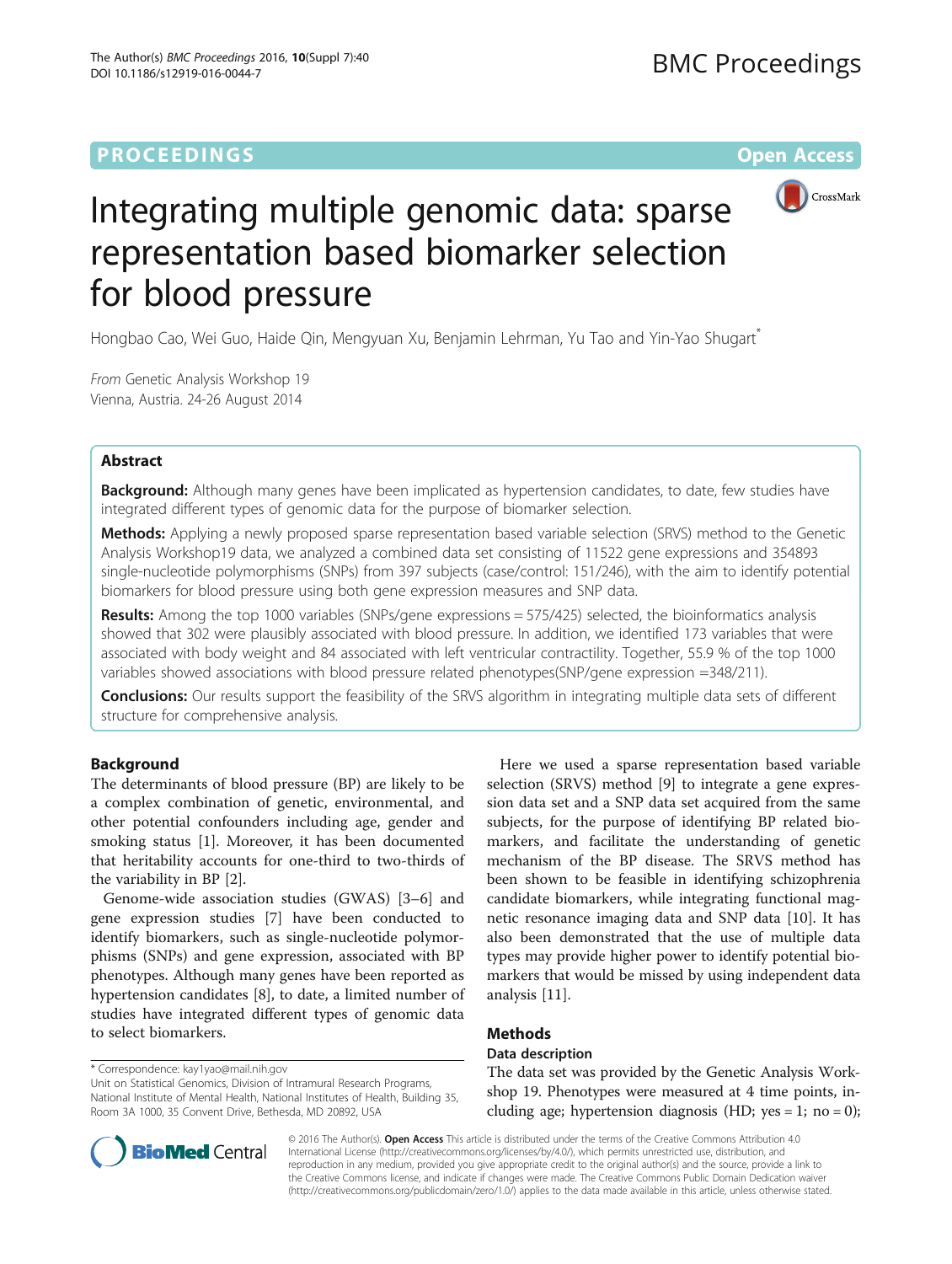<span id="page-1-0"></span>Systolic Blood Pressure (SBP); Diastolic Blood Pressure (DBP); medication status (MS); smoking status (SS; yes =  $1/no = 0$ ) and gender. The expression data set consisted of 647 subjects with 16383 expression probes. In the SNP data set, there were 959 subjects with 472049 SNPs, measured from the odd numbered chromosomes  $(1 \sim 21)$ . In the current study, we used the data obtained from the third examination that has roughly balanced hypertension/non-hypertension numbers (Table 1). This data set included 397 subjects from 46 families having both SNP data and gene expression data. For simplicity, we deleted gene expression probes and SNPs with no associated gene, resulting in a combined data set of  $X \in \mathbb{R}^{397 \times (11522 + 354893)}$ (397 subjects with 11522 gene expression probes and 354893 SNPs). Table 1 summarizes the data set and their clinical measures (age, sex, HD, SBP, DBP, MS, SS).

#### Sparse representation-based variable selection

We used 2 regression models to describe the relationship between BP and 6 impact factors: Age, Sex, MS, SS, SNP and gene expression variation.

$$
BP = \sum_{i=1}^{4} \delta_i X_i + y \tag{1}
$$

$$
y = [X_5, X_6] \begin{bmatrix} \delta_5 \\ \delta_6 \end{bmatrix} + \varepsilon = X\delta + \varepsilon \tag{2}
$$

Where  $X_i$  for  $i = 1$ ~6 are the 6 impact factors;  $\delta_i$  are the regression coefficients for each factor. In this study,  $BP \in R^{m \times 1}$  is the BP measurement, SBP or DBP, where *m* is the number of subjects;  $X_1 \sim X_4 \in \mathbb{R}^{m \times 1}$  are Age, Sex, MS and SS, respectively;  $\delta_1 \sim \delta_4 \in R^{1 \times 1}$ ;  $X_5 \in R^{m \times 11522}$  represents the gene expression measures and  $\delta_5 \in R^{11522 \times 1}$ ;  $X_6 \in \mathbb{R}^{m \times 354893}$  represents the SNPs and  $\delta_6 \in \mathbb{R}^{354893 \times 1}$ ;  $\varepsilon \in R^{m \times 1}$  is the residual vector.  $X \in R^{m \times n}$  is the genetic data matrix integrating both gene expression data and SNP data;  $n = 11522 + 35893$  represents the total number of gene expression probes and SNPs; columns of *X* are normalized to have unit L2 norm.  $\delta = \begin{bmatrix} \delta_5 \\ \delta_6 \end{bmatrix}$  $\left[\begin{array}{c} \delta_5 \\ s \end{array}\right] \in R^{n \times 1}$ is the solution to be found.

| Table 1 Descriptive statistics of data set |  |  |
|--------------------------------------------|--|--|
|--------------------------------------------|--|--|

|                    | Data set  |
|--------------------|-----------|
| Subject Number (m) | 397       |
| SBP (meanSD)       | 125,218.0 |
| DBP (mean SD)      | 70.810.3  |
| Hypertension cases | 151       |
| Age (mean SD)      | 47.714.1  |
| Sex (male)         | 167       |
| MS (taking drug)   | 113       |
| SS.                | 66        |

Here, we used the Linear Least Squares (LLS) method to solve the linear regression given by Eq. (1) and acquire the residual  $\nu$ .

In this analysis, we assumed that only a small number of variables (eg, gene expressions or SNPs) were closely associated with the phenotype (BP). Therefore, the underdetermined linear regression problem given by Eq. (2) becomes a sparse problem aiming to find a sparse solution  $\delta$ , with a few non-zero entries corresponding to BP related genetic variables.

Considering  $n \gg m$ , we employed a SRVS method, proposed by [\[10\]](#page-5-0) to solve Eq. (2) and identify potential biomarkers (gene expressions/SNPs) associated with BP.

#### Sparse representation-based variable selection algorithm

- 1. Initialize  $\delta^{(0)} = 0$ ;
- 2. For Step l,randomly shuffle X with Fisher-Yates algorithm [\[12\]](#page-5-0); Then separate X into sub-matrixes in size  $m \times k$ ; denote those sub-matrixes as  $X_l \in R^{m \times k}$ ;
- 3. Solve the following  $L_p$  minimization problem to get the optimal sparse solution  $\delta_l \in R^{k \times 1}$  for each submatrix  $X_i$ :

$$
min \|\delta_l\|_p \text{subject to } \|y - X_l \delta_l\|_2 \leq \varepsilon; \tag{3}
$$

- 4. Update  $\delta^{(l)} \in R^{n \times 1}$  with  $\delta_i$ :  $\delta^{(l)}(I_i) = \delta^{(l-1)}(I_i) + \delta_i$ ; where  $\delta^{(l)}$  (I<sub>l</sub>) and  $\delta^{(l-1)}$  (I<sub>l</sub>) denote the I<sub>l</sub> th entries in  $\delta^{(l)}$  and  $\delta^{(l-1)}$ , respectively;
- 5. If a stopping rule is not satisfied, update  $l = l + 1$  and go to Step 2. Otherwise, set  $\delta = \delta^{(l)} / l$  and terminate. The non-zero entries in  $\delta$  correspond to the column vectors selected, that is, variable selection.

In Step 2, the column number of sub-matrixes  $X_1$  is chosen according to Cao et al. [[10\]](#page-5-0). In Step 5, we set the following 2 stopping rules: a.) $\|\delta^{(l)}/l - \delta^{(l-1)}/(l-1)\|_2 < \alpha$ , where  $\alpha$  is a predefined threshold; and b.) The probability that each pair of column vectors in X compared should be greater than  $1-p_{stop}$ . The algorithm terminates when both rules are satisfied, which decides the total number of iterations. The Matlab software toolbox for the proposed SRVS algorithm has been made available online: http://hongbaocao.gousinfo.com/Software4Download.html.

#### Bioinformatics analysis

For each top gene selected, we used a biomedical data analysis tool, the Rat Genome Database (RGD) for bioinformatics analysis. The bioinformatics analysis was based on Human Genome Assembly GRCh37 (Genome Reference Consortium Human genome build 37) [\[13](#page-5-0)]. The input into RGD are the genes selected (the selected SNP/expression corresponded genes). The outputs include the quantitative trait locus (QTL) study name,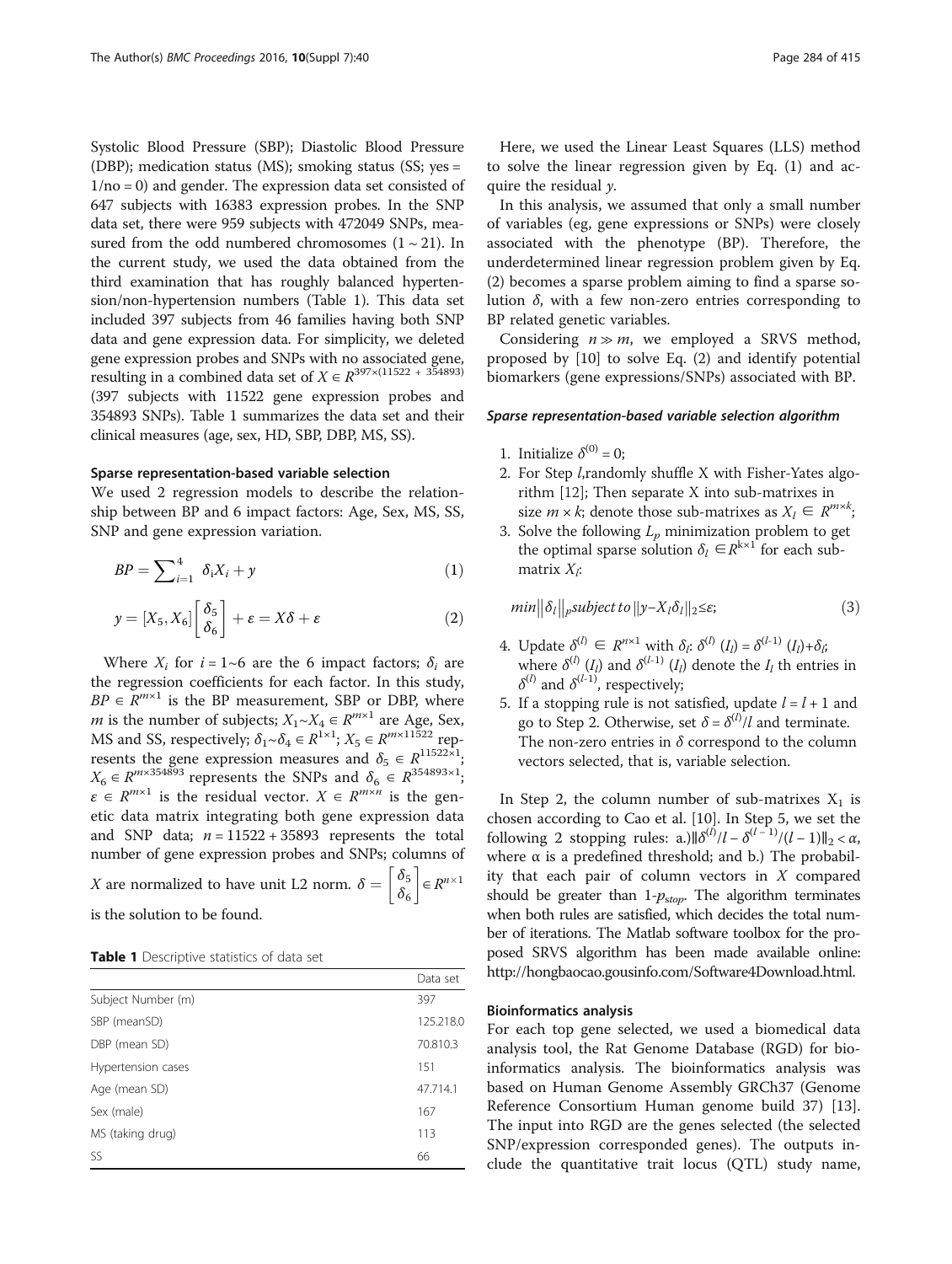## Results

## The impact of Age, Sex, MS and SS on BP

Table 2 details the considered regression coefficients: Age, MS, SS and Sex. We obtained these coefficients by solving Eq. ([1\)](#page-1-0) using a LLS approach. Figure [1](#page-3-0) presents the SBP and DBP measures on the 397 subjects before and after the regression.

It can be seen from Fig. [1](#page-3-0) that the residual SBP-res and DBP-res were strongly correlated (Pearson correlation coefficient > 0.82). Therefore, to select BP related genetic variables (SNP/gene expression), we focused on the case using SBP-res as phenotype for Eq. [\(3](#page-1-0)).

#### Sparse representation-based variable selection

Figure [2](#page-3-0) describes the variable selection results for the data set. Specifically, we analyzed the top 1000 variables (SNPs/gene expressions) selected using the SRVS method from the integrated data set consisting of 11522 gene expression probes and 354893 SNPs. Among those variables, 575 SNPs and 425 expressions were selected, corresponding to 756 genes in total. Figure [2](#page-3-0) presents the number of SNPs and gene expressions selected in the top 100 to 1000 variables.

#### Bioinformatics analysis

For each of the top 1000 variables (SNPs/gene expressions = 575/425), we performed a bioinformatics analysis using RGD as a validation effort, aiming to explore the biological relevance of the selected SNPs and expression signals. Here we define "significant association between genes and disease" as LOD score greater than 3. Figure [3](#page-4-0) presents the detailed analysis results. Among those 1000 variables, 302 were plausibly linked to BP (LOD score > 3), 173 were linked to body weight and 84 were associated with left ventricular contractility. Together, 55.9 % of the top 1000 variables revealed association with BP related disease (SNP/gene expression =348/211), corresponding to 330 genes.

Table 2 Regression coefficients between BP (SBP/DBP) and 4 clinical measures: Age, MS, SS and Sex

|                                     |  |  |                         |  |  | BP Age MS SS Sex Corr before/after regression |
|-------------------------------------|--|--|-------------------------|--|--|-----------------------------------------------|
| $m = 397$ SBP 1.7 $-8.9$ 1.3.4 25.5 |  |  |                         |  |  | 0.25/0.82                                     |
|                                     |  |  | DBP 0.8 -14.2 10.7 19.7 |  |  |                                               |

The regression coefficients were obtained from linear regression models given by Eq. ([3](#page-1-0)) fitted using the least squares approach. The 'Corr' is the Pearson correlation coefficients

### **Discussion**

In this study, we integrated gene expression and SNP data to select BP related biomarkers using a sparse representation based method—SRVS [[10](#page-5-0)]. The potential influence of 4 covariates on SBP was regressed out and the residuals were then used as the phenotype vector for genomic variable selection. Bioinformatics analysis [[13](#page-5-0)] was performed to study the association of the selected markers/genes to BP-related disease.

Needless to say, in addition to genomic factors, environmental factors also play an important role in BP. Therefore, regressing out their potential influence on BP is necessary for the genomic analysis. In this study, we first calculated the regression coefficients for the regression of SBP and 4confounders: Age, MS, SS and Sex. The results (see Table 2) indicated that BP was positively associated with age, SS and sex, and negatively associated with MS. Nevertheless, age had a weaker impact on BP compared with the other 3 measures, whereas sex seemed to play the most important role among the 4 factors. In addition, the correlations between SBP and DBP before and after regressing out the effect of those influential factors (0.25 vs. 0.82) may indicate that those measures had different influence on SBP and DBP. Because the residual of SBP and DBP after regression showed strong correlation (Pearson correlation coeffi $cient > 0.82$ ; see Fig. [1\)](#page-3-0), we chose to focus on SBP residual based analysis.

Using the SBP residual and integrated data as inputs, the SRVS algorithm ranked the 366415 variables (11,522 gene expression signals and 354,893 SNPs) in descending order, based on their contribution to SBP. We focused on the top 1000 variables. Interestingly, although there are many more SNPs than gene expression probes (354,893 vs. 11,522), a similar number of SNPs and expression signals were selected (SNPs/gene expressions = 575/425). Moreover, the selected gene expression signals dominated the top 400 variables (>90 %), as shown in Fig. [2](#page-3-0). This may suggest that gene expression signals are more closely related to the disease phenotype in this data set. However, we would like to point out that nonindependence may raise false positive rates in analysis of both SNP data and expression data.

For each of the top 1000 variables selected, we used an online bioinformatics tool RGD to validate the selected variables and identify the biologically meaningful SNPs and expression signals. Among the 425 gene-expression signals selected, approximately half (211/425) of the RGD provided evidence of strong association with BP phenotypes (i.e., body weight, BP and left ventricular contraction), as depicted in Fig. [3](#page-4-0). It has been conceptualized that obesity can lead to increased risk of heart disease and high BP [[13\]](#page-5-0), while the left ventricle influences the BP directly.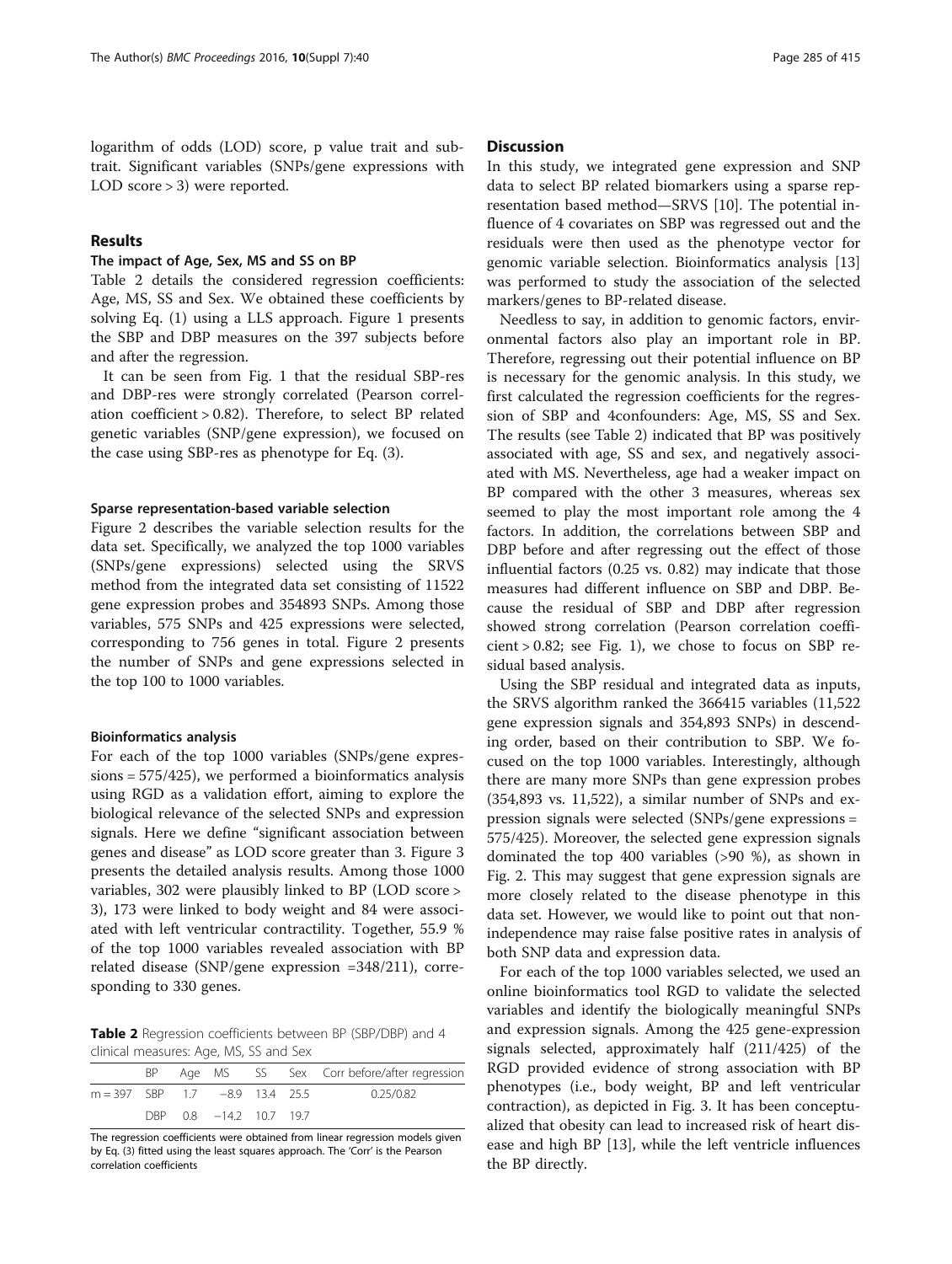<span id="page-3-0"></span>

Among the top 500 to 1000 selected variables, more SNPs than gene expression signals were selected, as shown in Fig. 2. In addition, more left ventricular contractility related genes were identified. In total, approximately 60 % of the selected SNPs were identified as "BP related" (348/575) (LOD score > 3). This observation may suggest that, although SNPs are unlikely to directly cause the disease phenotypes, they may affect the

development of BP related diseases via regulating RNA expressions.

It should be noted that, while most genes were identified using 1 marker (either SNP or gene expression), some newly identified genes were selected multi-times by different makers. Those genes include GNB1, MEGF6, MMEL1, MORN1, PANK4, PLCH2, PRDM16, PRKCZ, and TP73. These markers are worth further study.

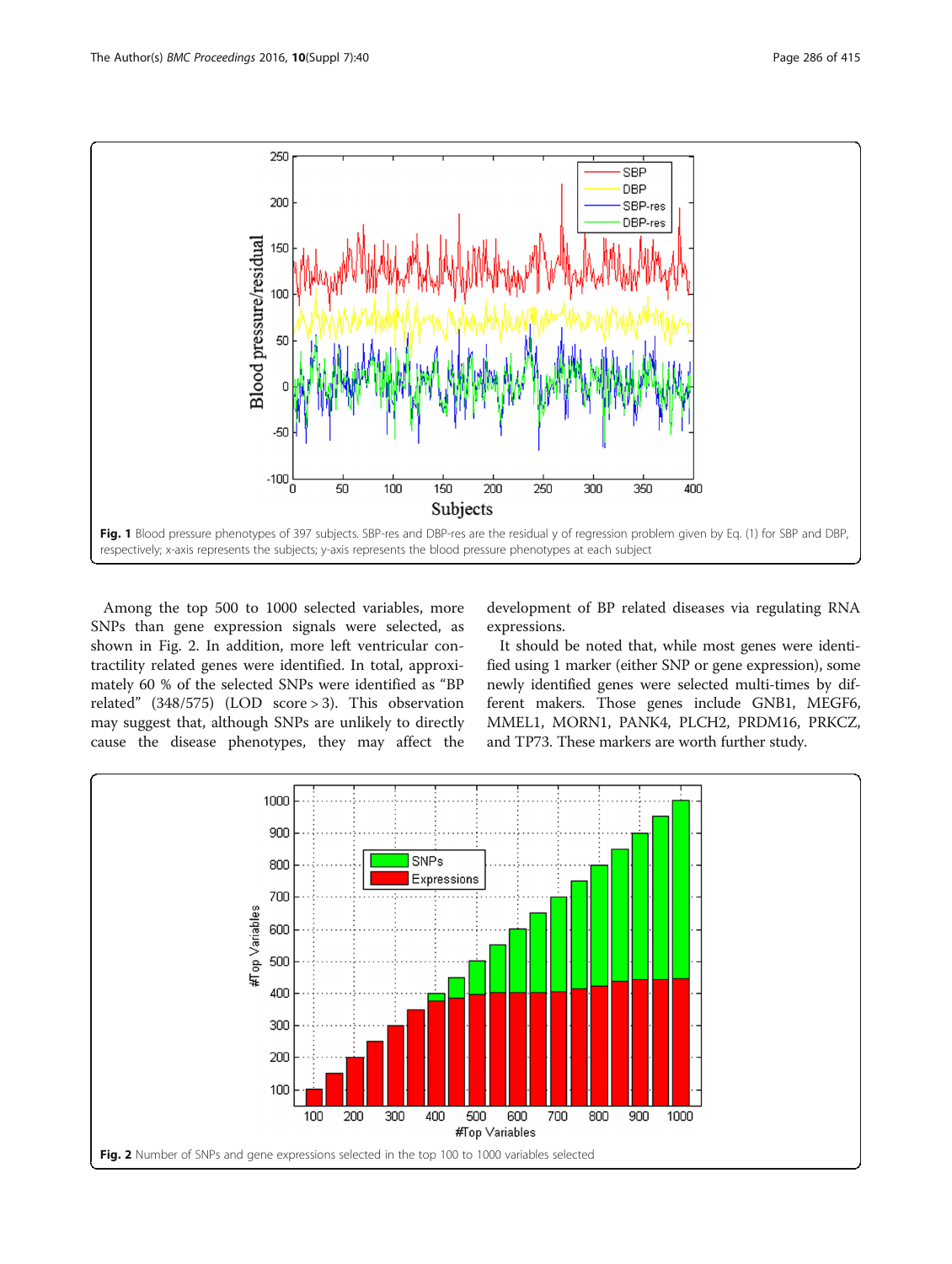<span id="page-4-0"></span>

Among the top 1000 variables selected, 44 % do not show strong association with BP (Enrichment LOD score  $<$  3). However, for many of the remaining genes there was evidence of weak linkage (Enrichment LOD > 2) and some demonstrated strong linkage to BP in rat studies [\[14](#page-5-0)]. Because of the lack of space, we did not include a detailed discussion of these variables.

Of note, both case and control groups included family members. Although the shared genetic factors may enrich true signals and therefore help to detect potential biomarkers that may be missed in independent subject analysis, this familial correlation may also lead to increased false positives. Therefore, further analysis using independent samples of larger size should be performed to validate the results reported here and to study the correlations between the selected variables. We would like to note that this work focuses more on the feasibility of our sparse algorithm than the discovery of true biomarkers.

## Conclusions

Using our SRVS based integrated analysis of gene expression and SNP data sets, we ranked 11522 gene expression measurements and 354893 SNPs and then performed bioinformatics analysis on each of the top 1000 variables selected. Results showed that 559 variables (SNPs/gene expressions), corresponding to 330 genes, may serve as potential biomarkers for BP related disease (LOD score > 3). Nevertheless, a portion of the selected variables are

likely to be false positives. Molecular validation is needed before any solid conclusions can be made. However, results of the current study demonstrate the feasibility of the SRVS algorithm for a comprehensive analysis of multiple data sets of different structure.

#### Acknowledgements

CH, GW, HQ, XM, YT, LB and SYY are supported by the Intramural Program of National Institute of Mental Health (NIMH) (MH002930-03). The views expressed in this manuscript do not necessarily represent the views of the NIMH, National Institutes of Health, Health and Human Services, or the United States Government.

#### Declarations

This article has been published as part of BMC Proceedings Volume 10 Supplement 7, 2016: Genetic Analysis Workshop 19: Sequence, Blood Pressure and Expression Data. Summary articles. The full contents of the supplement are available online at http://bmcproc.biomedcentral.com/ articles/supplements/volume-10-supplement-7. Publication of the proceedings of Genetic Analysis Workshop 19 was supported by National Institutes of Health grant R01 GM031575.

#### Authors' contributions

CH and SYY conceived of and designed the study, and performed data annotation and analysis. The manuscript was analyzed by YYS and written by CH, GW, HQ, XM, LB, YT and SYY. All authors read and approved the manuscript.

# Competing interests

The authors declare they have no competing interests.

Published: 18 October 2016

#### References

1. Buck CW, Donner AP. Factors affecting the incidence of hypertension. CMAJ. 1987;136(4):357–60.